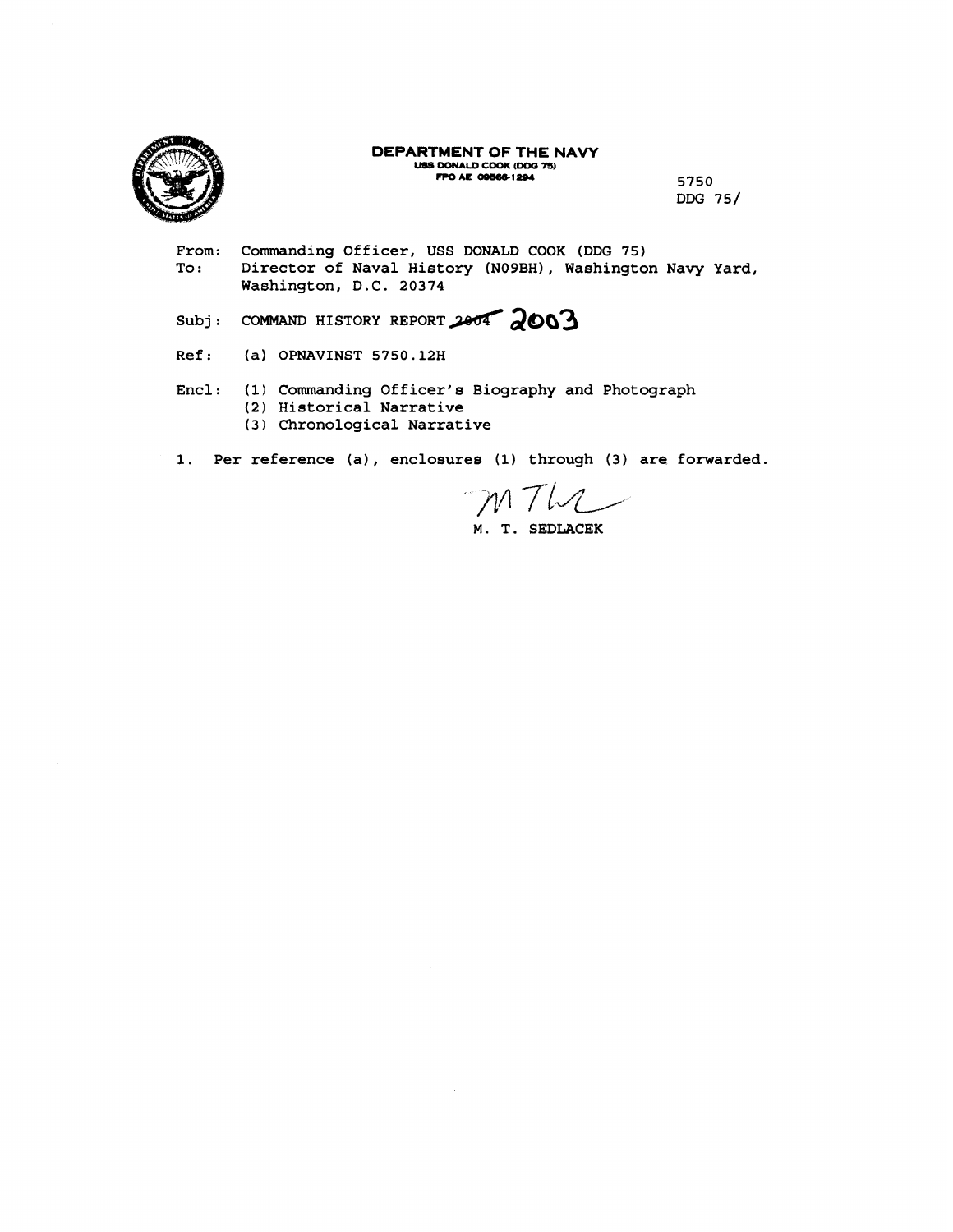## JANUARY **2003**

# **HSTBATGRU DEPLOYMENT**

## **Chronology**

| $01 - 10$ Jan | Inport Valletta, Malta     |
|---------------|----------------------------|
| $11 - 29$ Jan | Underway Mediterranean Sea |
| $30 - 31$ Jan | Inport Trieste, Italy      |

# **Narrative**

DONALD COOK completed the gas turbine main engine change out at the Malta Dry Docks after a crack was discovered in one engine. During operations in the Mediterranean DONALD COOK conducted strike exercises with the HARRY S TRUMAN Battle Group.

 $\bar{\lambda}$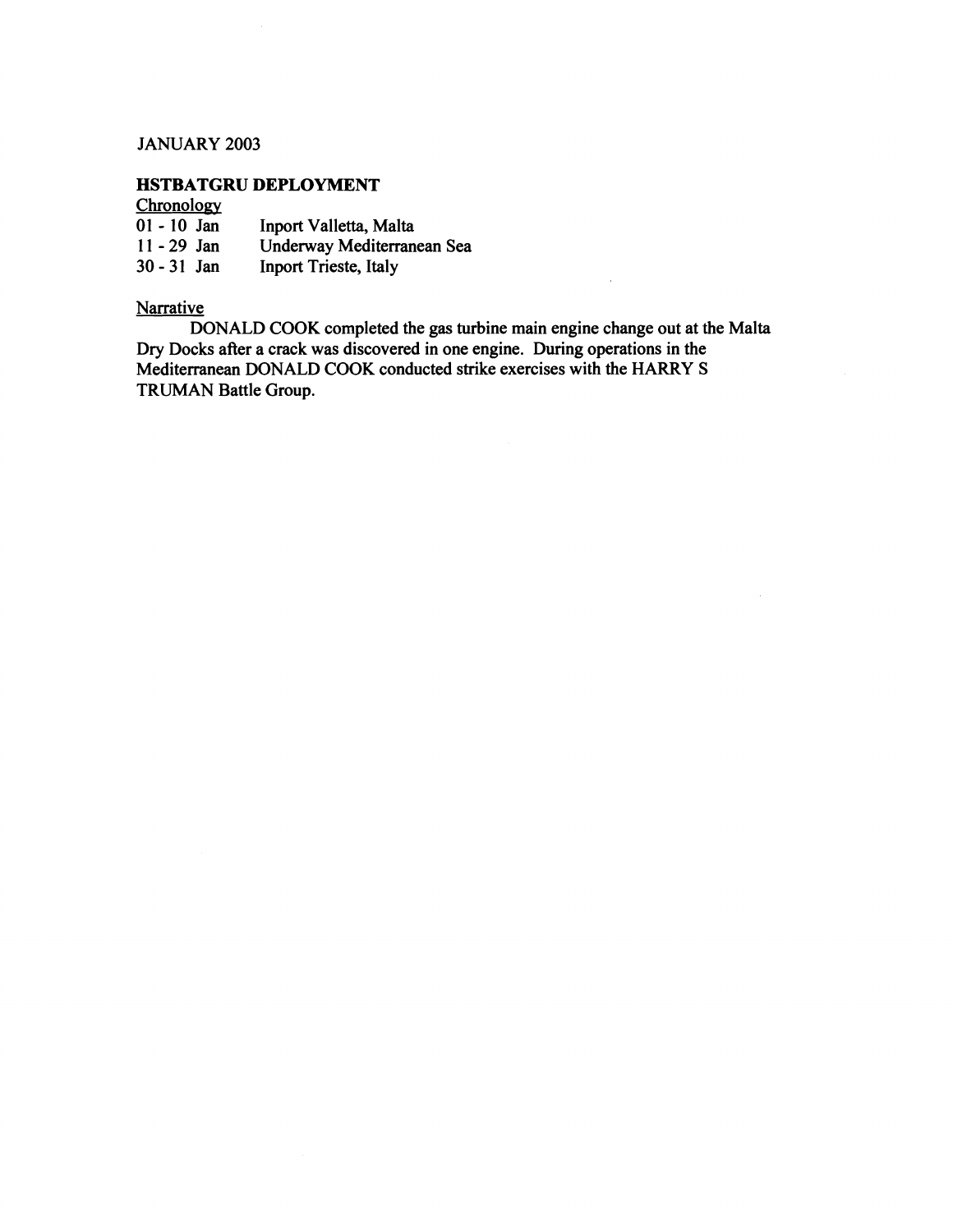## FEBRUARY 2003

## HSTBATGRU DEPLOYMENT

#### Chronologv

| $01 - 03$ Feb | <b>Inport Trieste, Italy</b>                     |
|---------------|--------------------------------------------------|
| 04 - 08 Feb   | <b>Underway Enroute Straits of Gibraltar</b>     |
| 08 - 09 Feb   | <b>Underway Straits of Gibraltar Escort Duty</b> |
| $10 - 11$ Feb | Inport Rota, Spain                               |
| 12 Feb        | <b>Underway Straits of Gibraltar Escort Duty</b> |
| 13 - 15 Feb   | Inport Rota, Spain                               |
| 16-17 Feb     | <b>Underway Straits of Gibraltar Escort Duty</b> |
| 17 - 20 Feb   | Underway Mediterranean Sea                       |
| 20 - 23 Feb   | <b>Inport Augusta Bay, Sicily</b>                |
| 24 - 28 Feb   | Underway Mediterranean Sea                       |
| Narrative     |                                                  |

DONALD COOK'S port visit to Trieste, Italy provided sailors an opportunity to visit the Italian countryside and the port city of Venice. During the buildup of U.S. military forces in February 2003, DONALD COOK conducted the initial Bilateral United States-Spanish Escort Operations in the Strait of Gibraltar, escorting over 30 Military Sealift Command and Ready Reserve Fleet vessels in a 10-day period, carrying vital military cargo for the U.S. Army, U.S. Marine Corps and U.S. Air Force bound for the Arabian Gulf, including equipment for the 4<sup>th</sup> Infantry Division. A stop in Augusta Bay, Sicily provided an opportunity to stock up on fuel and supplies both for the ship and for themselves.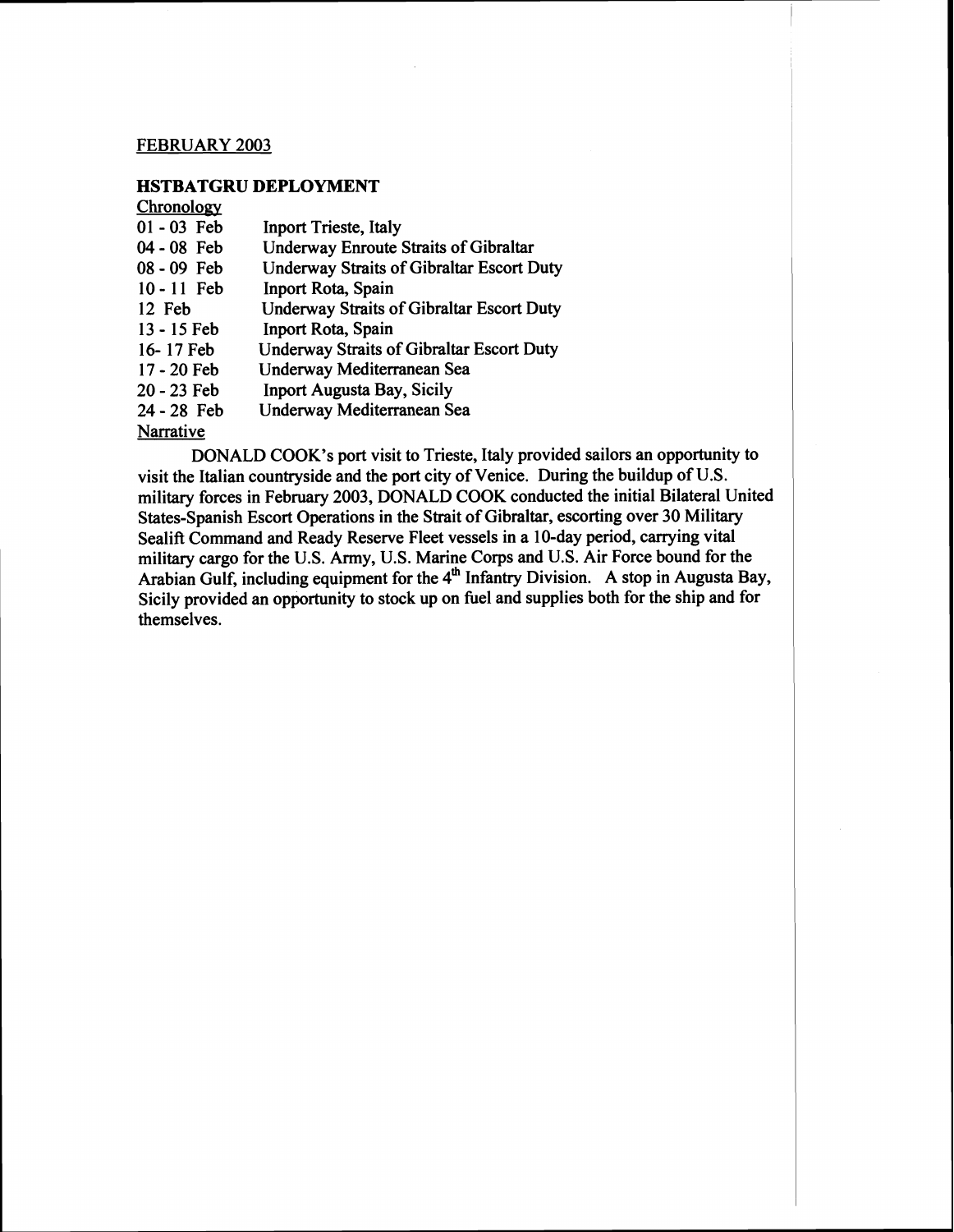## MARCH **2003**

## **HSTBATGRU DEPLOYMENT**

## **Chronology**

| $01 - 13$ Mar    | Underway Mediterranean Sea    |
|------------------|-------------------------------|
| $14 - 15$ Mar    | <b>Transit Suez Canal</b>     |
| 16-27 Mar        | Underway Red Sea              |
| 28 - 31 Mar      | Underway Enroute Arabian Gulf |
| <b>Narrative</b> |                               |

DONALD COOK Sailors celebrated the half way mark of deployment on 6 March. Numerous activities were planned to celebrate this occasion including board and video games competition, BINGO and an auction was held in support of gifts provided by the Family Support Group. Along with other TOMAHAWK-equipped surface combatants and submarines of the HARRY S TRUMAN and THEODORE ROOSEVELT Battle Groups DONALD COOK conducted a southbound transit of the Suez Canal on 15 March **2003.** The most significant event of DONALD COOK's deployment occurred on the opening night of Operation IRAQI FREEDOM while operating in the Northern Red Sea. In the early morning hours of **20** March **2003**  DONALD COOK successfully executed a no-notice Presidential Order to conduct the first Time-Sensitive-Targeting Stike of Operation IRAQI FREEDOM, attempting to destroy and isolate Iraqi Regime Leadership and Command, Control and Intelligence targets and ultimately shorten the conflict. DONALD COOK's Strike Team successfully fired the first surface-launched Tomahawk Land Attack Missiles (TLAM) of Operation IRAQI FREEDOM. Subsequent TOMAHAWK launches occurred, effecting damage to or destruction of every assigned aim point from both the Red Sea and Northern Arabian Gulf. The crew of DONALD COOK is proud and privileged to have had a hand in liberating the people of Iraq.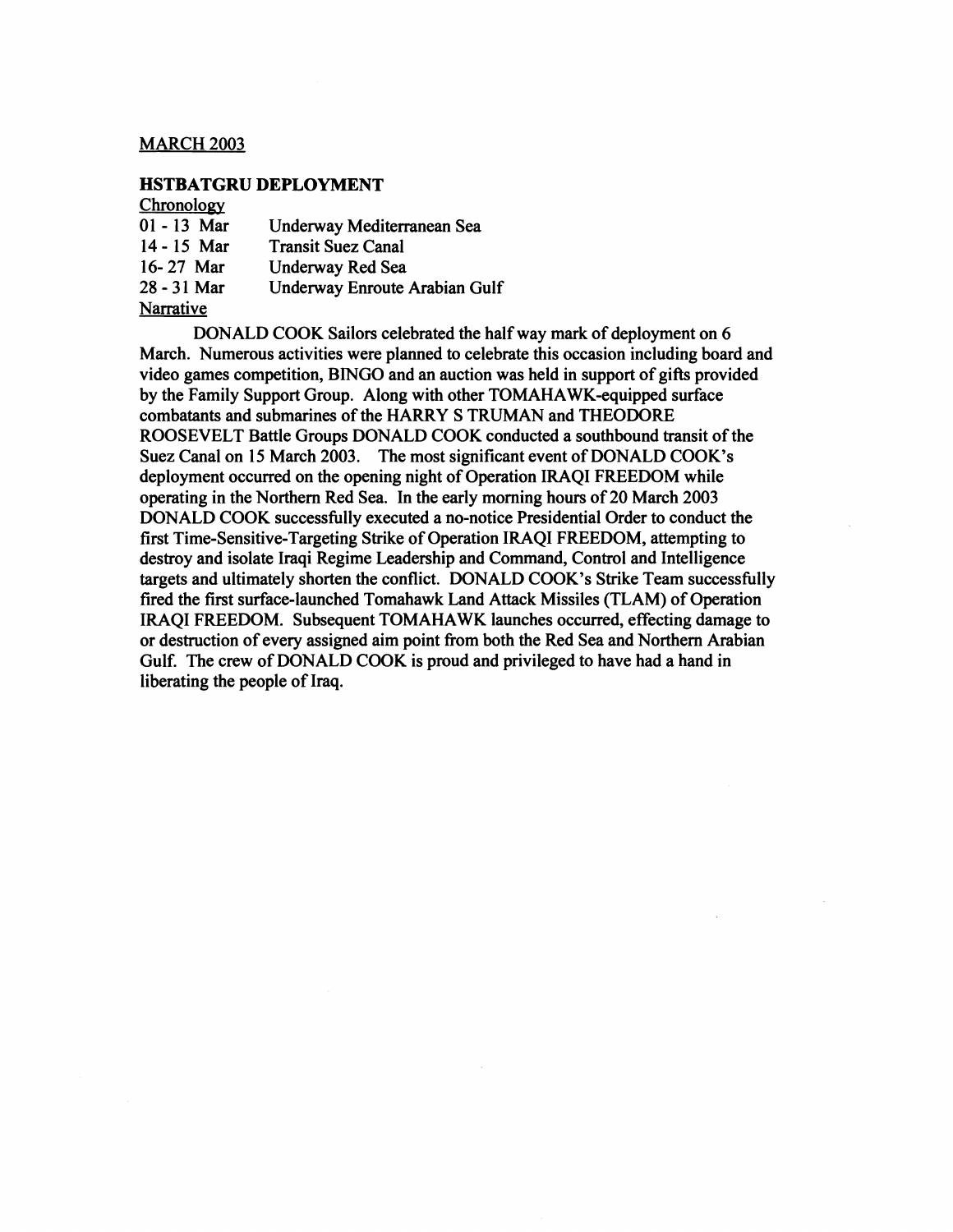## APRIL 2003

## **HSTBATGRU DEPLOYMENT**

## Chronology

| 01 Apr        | Underway Enroute Arabian Gulf |
|---------------|-------------------------------|
| 02 - 21 Apr   | Underway Arabian Gulf         |
| $21 - 25$ Apr | Underway Enroute Red Sea      |
| $26 - 27$ Apr | <b>Suez Canal Transit</b>     |
| 27 - 30 Apr   | Underway Mediterranean Sea    |

## **Narrative**

In addition to TOMAHAWK Strike Operations, DONALD COOK also conducted air and surface surveillance operations in support of Coalition naval forces operating in the Northern Arabian Gulf, including early warning for Iraqi-launched Theater Ballistic Missiles Ballistic Missiles. On 26 April 2003, DONALD COOK conducted a northbound transit of the Suez Canal and rejoined the U.S. 6<sup>th</sup> Fleet in the Mediterranean Sea.

 $\mathcal{A}^{\pm}$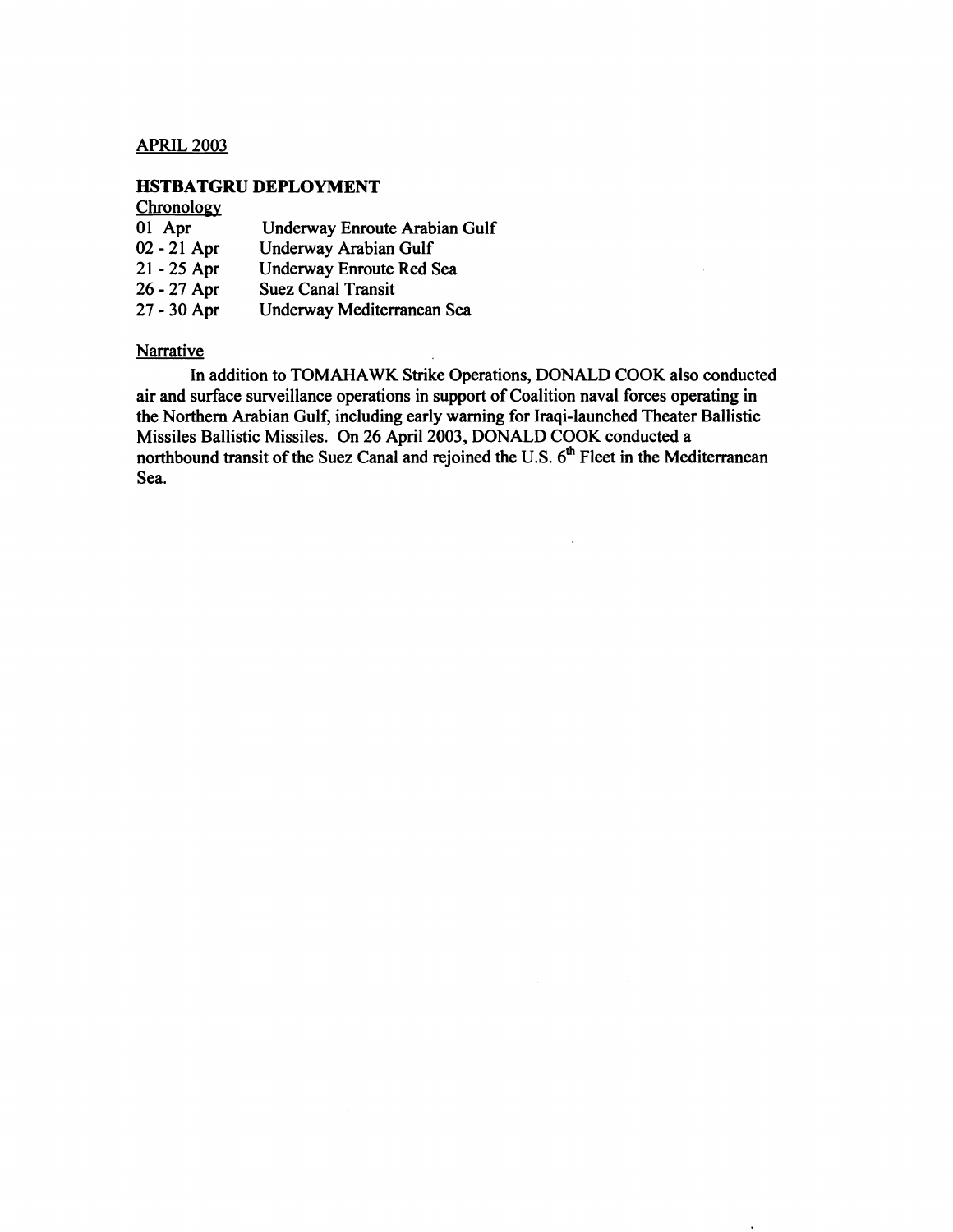## MAY 2003

#### **HSTBATGRU DEPLOYMENTIRETURN FROM DEPLOYMENT**

| Chronology    |                                 |
|---------------|---------------------------------|
| $01 - 02$ May | Underway Mediterranean Sea      |
| 05 - 08 May   | Inport Palma de Mallorca, Spain |
| 09 - 19 May   | <b>Underway Translant</b>       |
| 20 May        | Inport Mayport, FL              |
| $21 - 22$ May | Underway Enroute Norfolk, VA    |
| 23 May        | <b>Return from Deployment</b>   |
| 24 - 29 May   | Upkeep Norfolk, VA              |
| 30 May        | <b>Change of Command</b>        |
| 31 May        | Leave and Upkeep, Norfolk, VA   |

## **Narrative**

After being at sea for 69 consecutive days in support of Operation IRAQI FREEDOM, DONALD COOK conducted a most successful 5-day port visit to Palma de Mallorca, Spain in May 2003. Upon completing its **22nd** transit of the Strait of Gibraltar, DONALD COOK rendezvoused with the other surface combatants of Destroyer Squadron TWENTY TWO and commenced its trans-Atlantic transit to its homeport of Norfolk, Virginia. On 20 May, DONALD COOK arrived in Mayport, FL to pick up family and friends attending the DONALD COOK Tiger Cruise. On 30 May, CDR Mark T. Sedlacek relieved CDR John J. Costello as Commanding Officer. 3 1 May started DONALD COOK'S Post Overseas Movement (POM) Standdown period.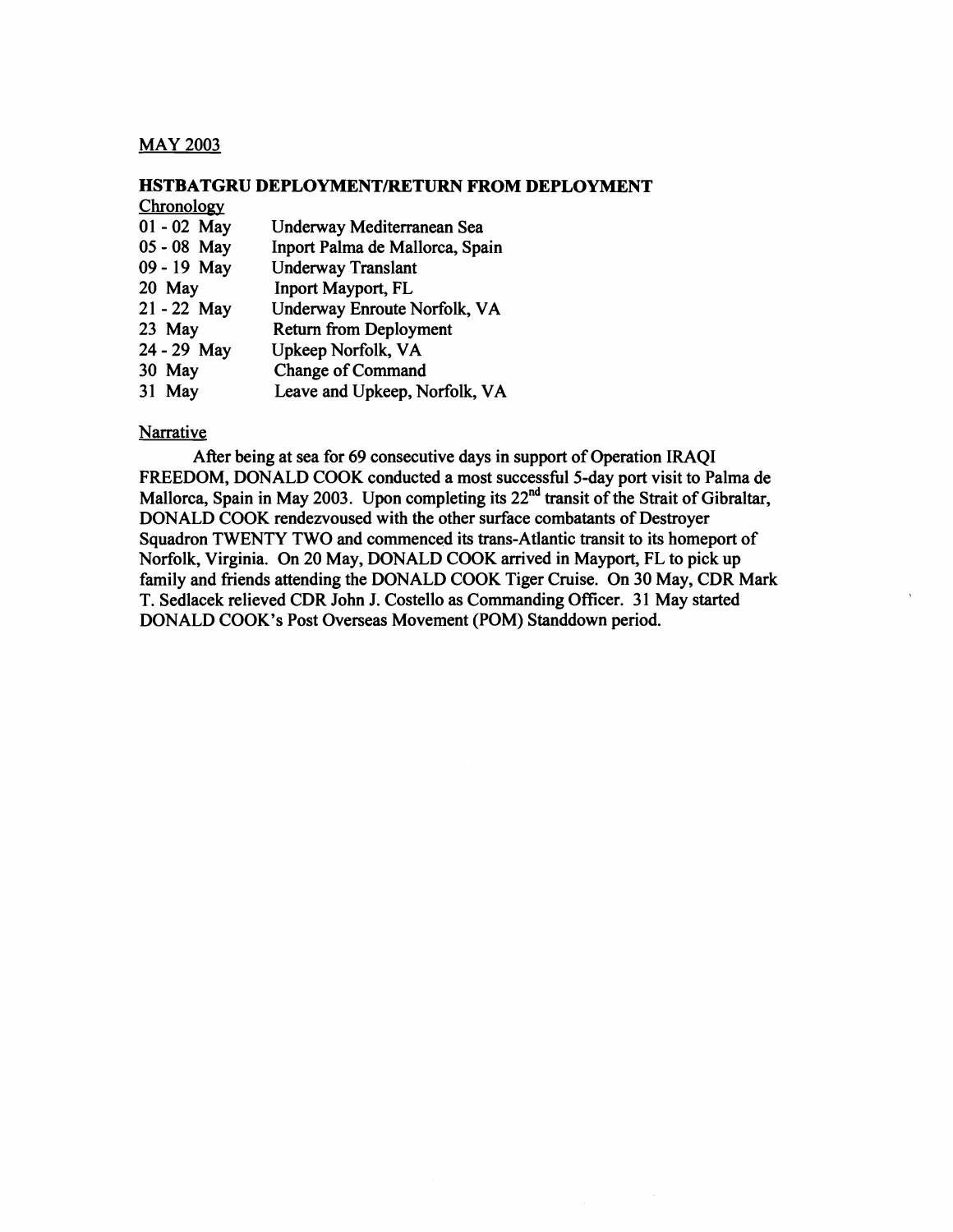#### **JUNE 2003**

#### Chronology

| $01 - 25$ Jun | Leave and Upkeep, Norfolk, VA |
|---------------|-------------------------------|
| $26 - 30$ Jun | Upkeep Norfolk, VA            |

## Narrative

The DONALD COOK crew continued to enjoy some much deserved time off after successfully taking part in Operation IRAQI FREEDOM. Half of the crew took leave until **12** June when they turned over to the other half going on leave. **26** June marked the return of all crewmembers, when DONALD COOK began to focus on maintenance and prepare for a Shipboard Restricted Availability starting in the end of July, where DONALD COOK would conduct much need repairs, receive upgrades to current equipment onboard, and install new equipment.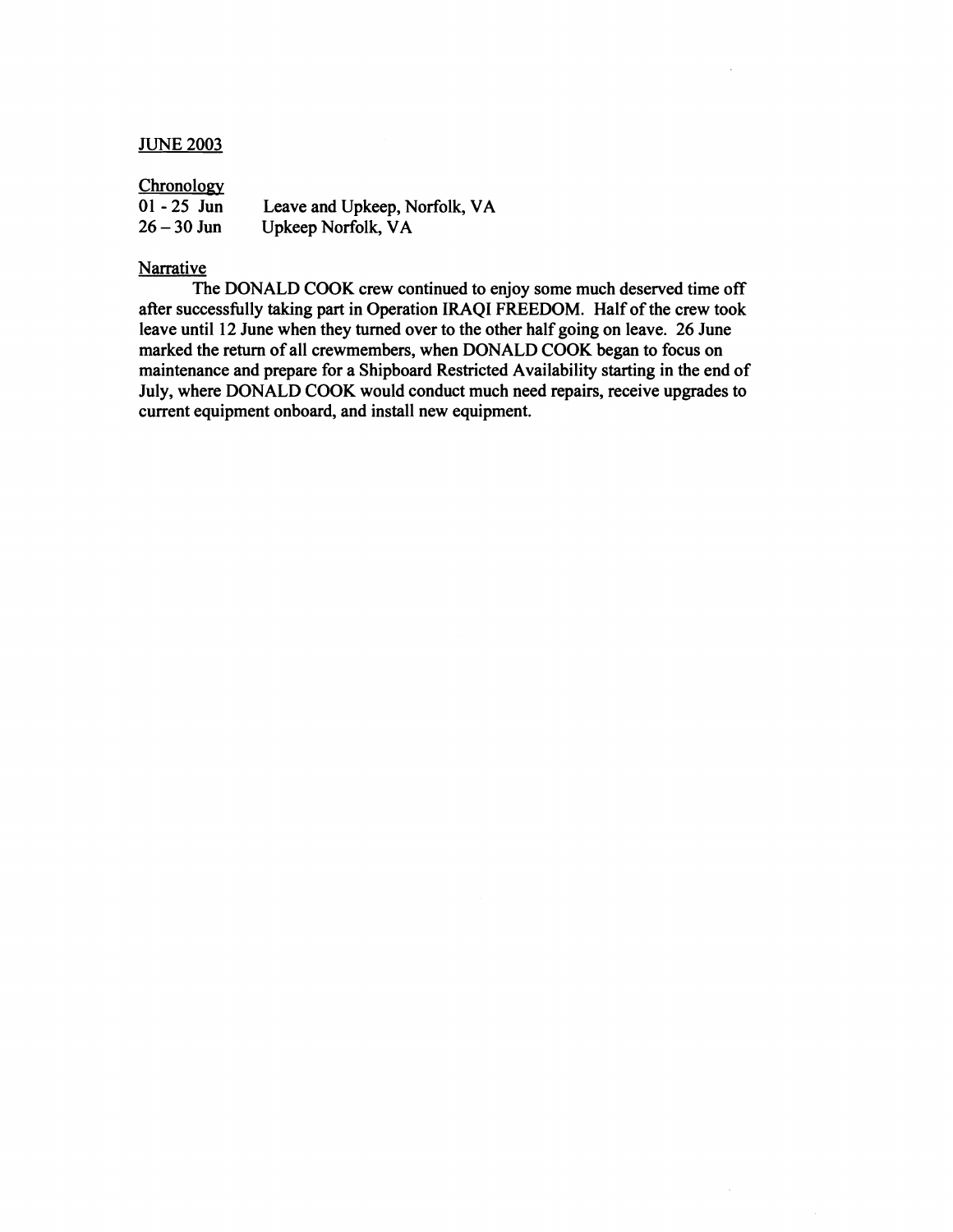## JULY **2003**

| Chronology    |                                                              |
|---------------|--------------------------------------------------------------|
| $01 - 14$ Jul | Upkeep Norfolk, VA                                           |
| $15 - 18$ Jul | <b>Inport Yorktown, VA</b>                                   |
| 19 Jul        | <b>Family Day Cruise</b>                                     |
| $20 - 27$ Jul | Upkeep Norfolk, VA                                           |
| 28 Jul        | Transit to Marine Hydraulics Inc, Navy Shipyard, Norfolk, VA |
| $29 - 31$ Jul | Shipboard Restricted Availability Norfolk, VA                |

#### **Narrative**

While focusing attention on maintenance to be conducted during the Shipboard Restricted Availability at the end of the month, DONALD COOK transited to Naval Weapons Station, Yorktown, VA, to offload the remaining ammunition from deployment. On 19 July, the Officers' and Crew of DONALD COOK hosted their families and friends as they transited down the York River, entered the Chesapeake Bay, transited up Thimble Shoals, and traveled south down the Elizabeth River, returning to Naval Station Norfolk, VA. With a week remaining before starting the Shipboard Restricted Availability at Marine Hydraulics Inc., crewmembers prepared for the challenges of the shipyard for the next nine weeks.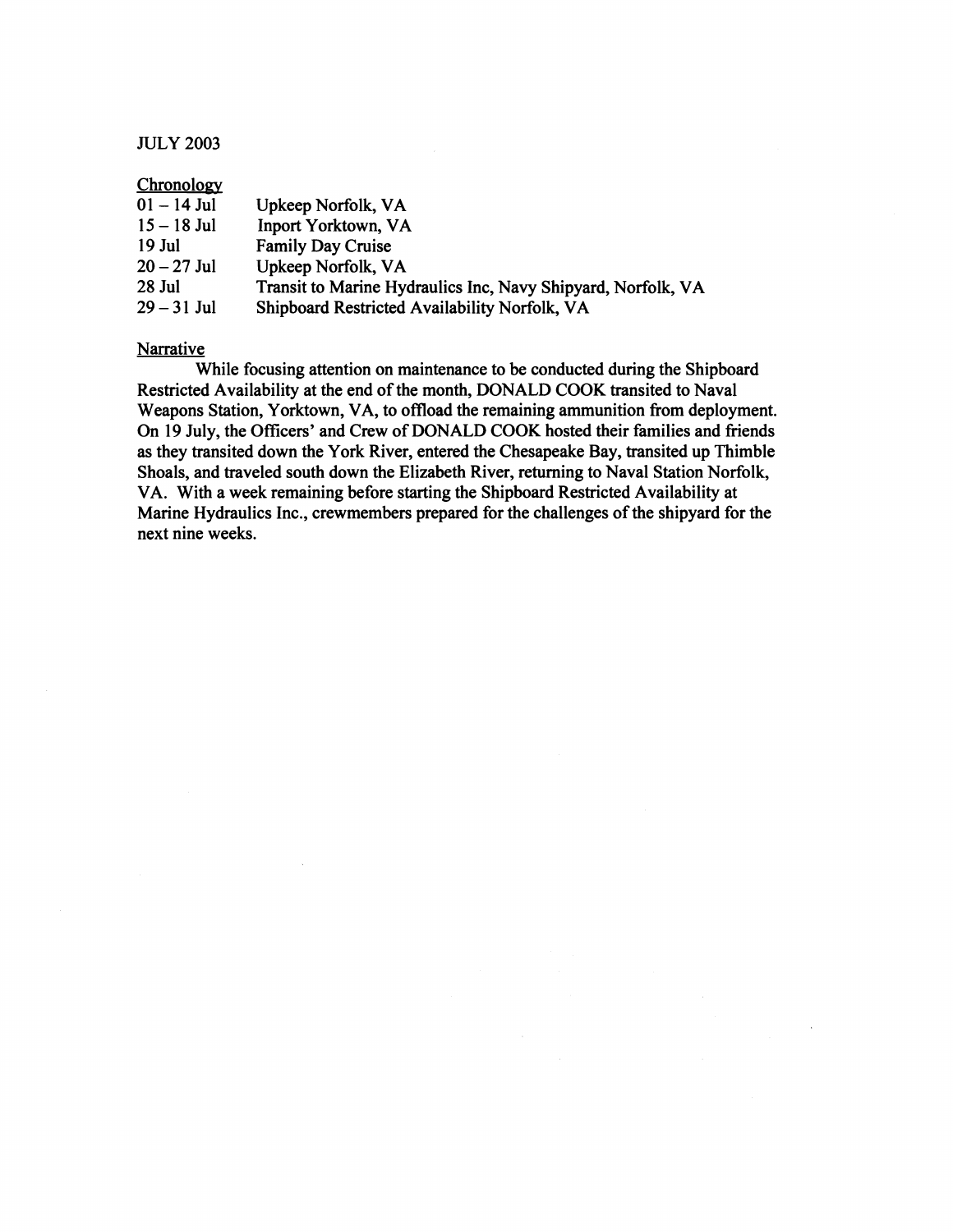## AUGUST **2003**

# $\frac{\text{Chronology}}{01-31 \text{ Aug}}$

**Shipboard Restricted Availablity Norfolk, VA** 

 $\bar{a}$ 

## **Narrative**

Work continued onboard throughout the month of August. The crew enjoyed tropical hours throughout August, allowing the crew of DONALD COOK to enjoy summer afternoons and evenings with their families. The Officers and Crew were active together after working hours, enjoying sportsmanship on the softball diamond and conversation and music at a DONALD COOK party held at Little Creek Amphibious base.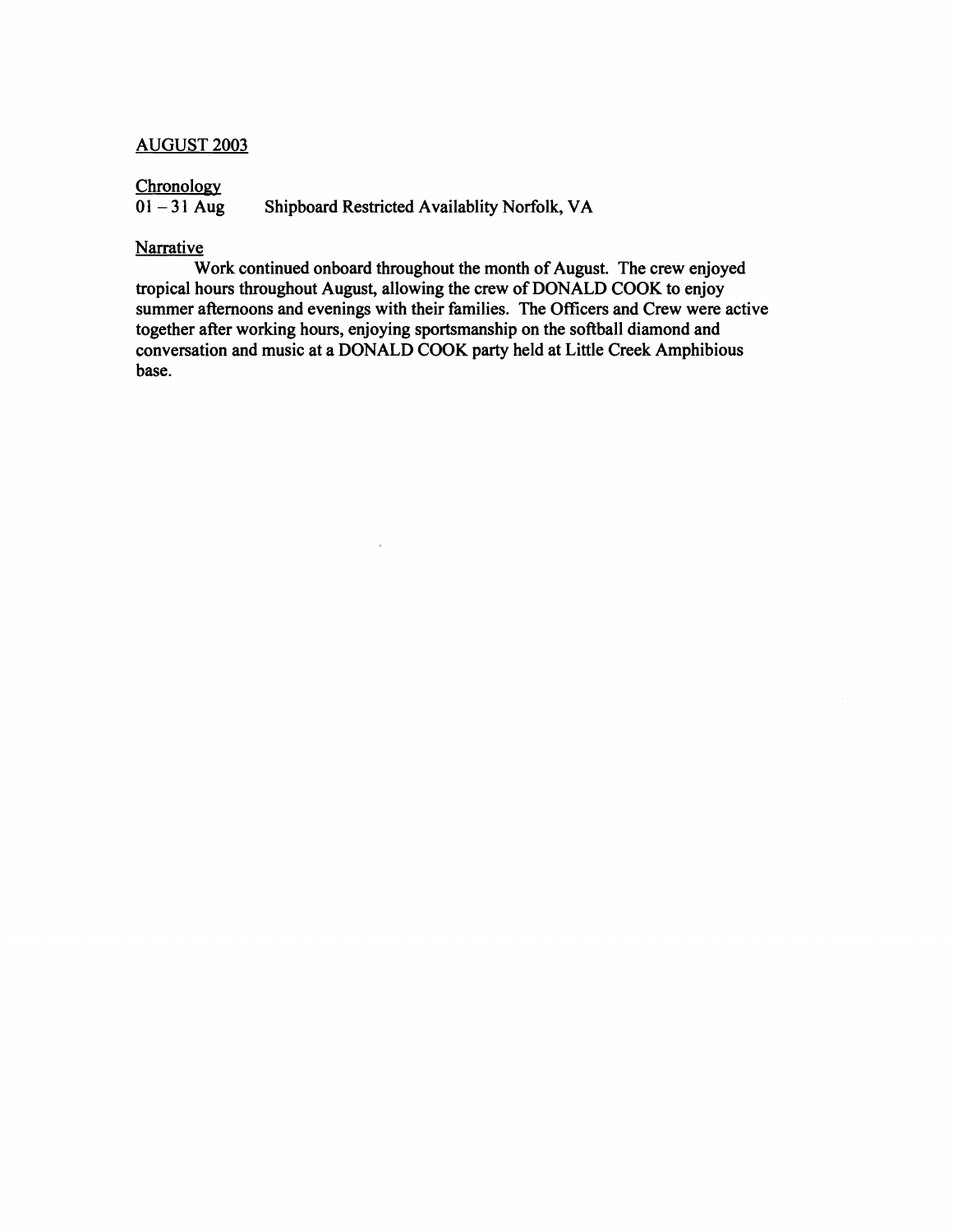## SEPTEMBER **2003**

#### Chronology

| <b>SRA Norfolk, VA</b>                        |
|-----------------------------------------------|
| Transit to Norfolk Naval Station, Norfolk, VA |
| Upkeep Norfolk, VA                            |
|                                               |

## **Narrative**

With four weeks remaining in the Shipboard Restricted Availability, the Oficers and crew were tired of inport life and desiring to spend some time at sea; so much in fact, they worked with great tenacity to complete their maintenance and installations prior to the estimated completion date. During the last two weeks of the availability, the new and improved combat system onboard was brought to life during AEGIS Light Off. Finishing two weeks ahead of schedule, DONALD COOK sortied during Hurricane Isabel to Naval Station Norfolk, VA; much of the Hampton Roads area was decimated due to the storm, but DONALD COOK weathered the driving rains and gusts of wind without any damage.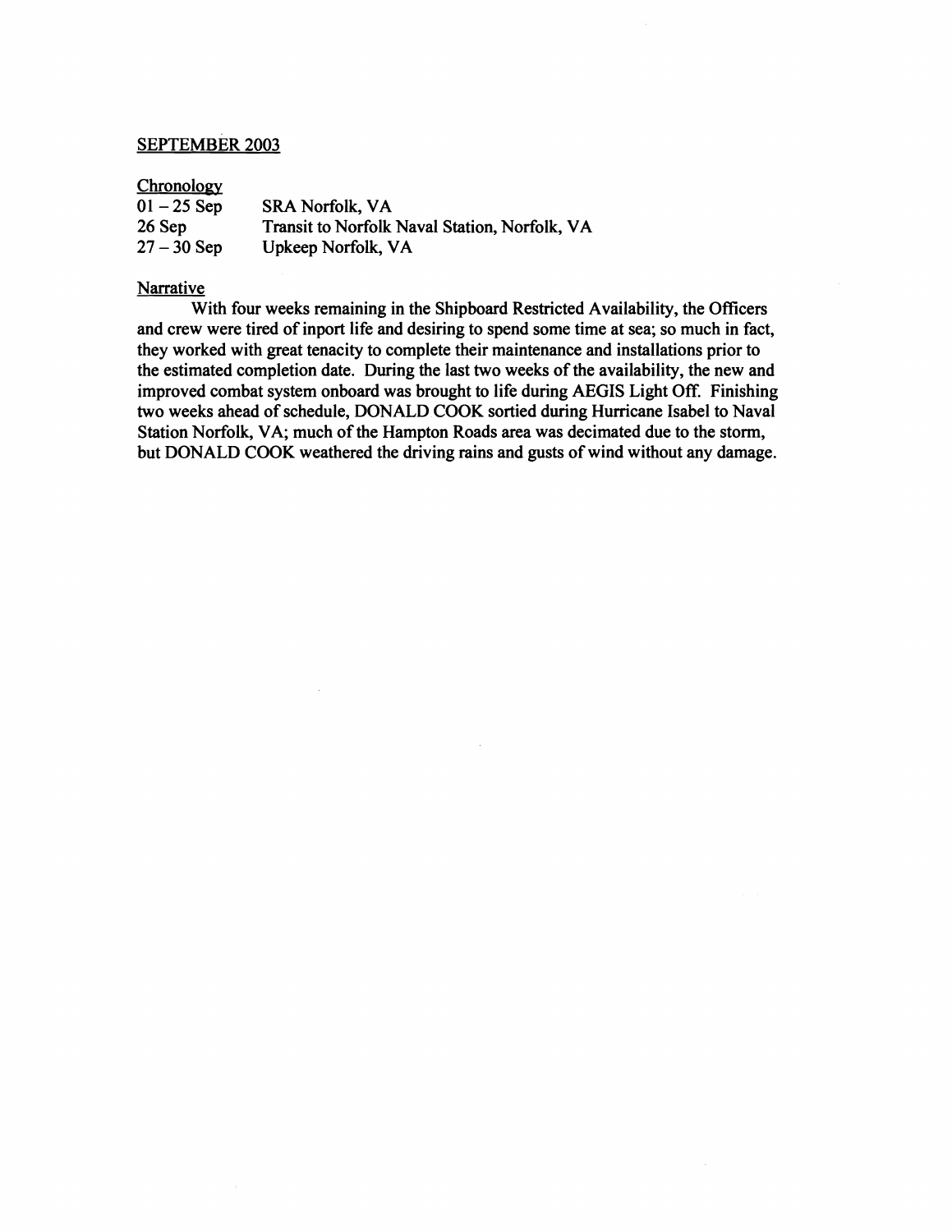## OCTOBER 2003

## Chronology

| CHronology    |                                        |
|---------------|----------------------------------------|
| $01 - 14$ Oct | RAV and Upkeep, Norfolk, VA            |
| $15 - 17$ Oct | Underway Virginia Capes Operating Area |
| $18 - 31$ Oct | Upkeep Norfolk, VA                     |
|               |                                        |

 $\sim$ 

## **Narrative**

DONALD COOK continued minor maintenance at Naval Station Norfolk, VA, until Sea Trials on 15 October. After five months away from sea, the Officers and crew flexed the ship in the Virginia Capes Operating Area for the sake of training and proficiency. The week of 20 October kicked off an Inter-Deployment Training Cycle to prepare the ship and her crew for the next scheduled deployment. The week began with communication drills, Electronic Warfare Limited Training Team, and a Combat System Training Team, and ended with the first of many certifications - Aviation Certification. The following week, engineers were busy with Initial Assessment; the first of many Engineering assessments.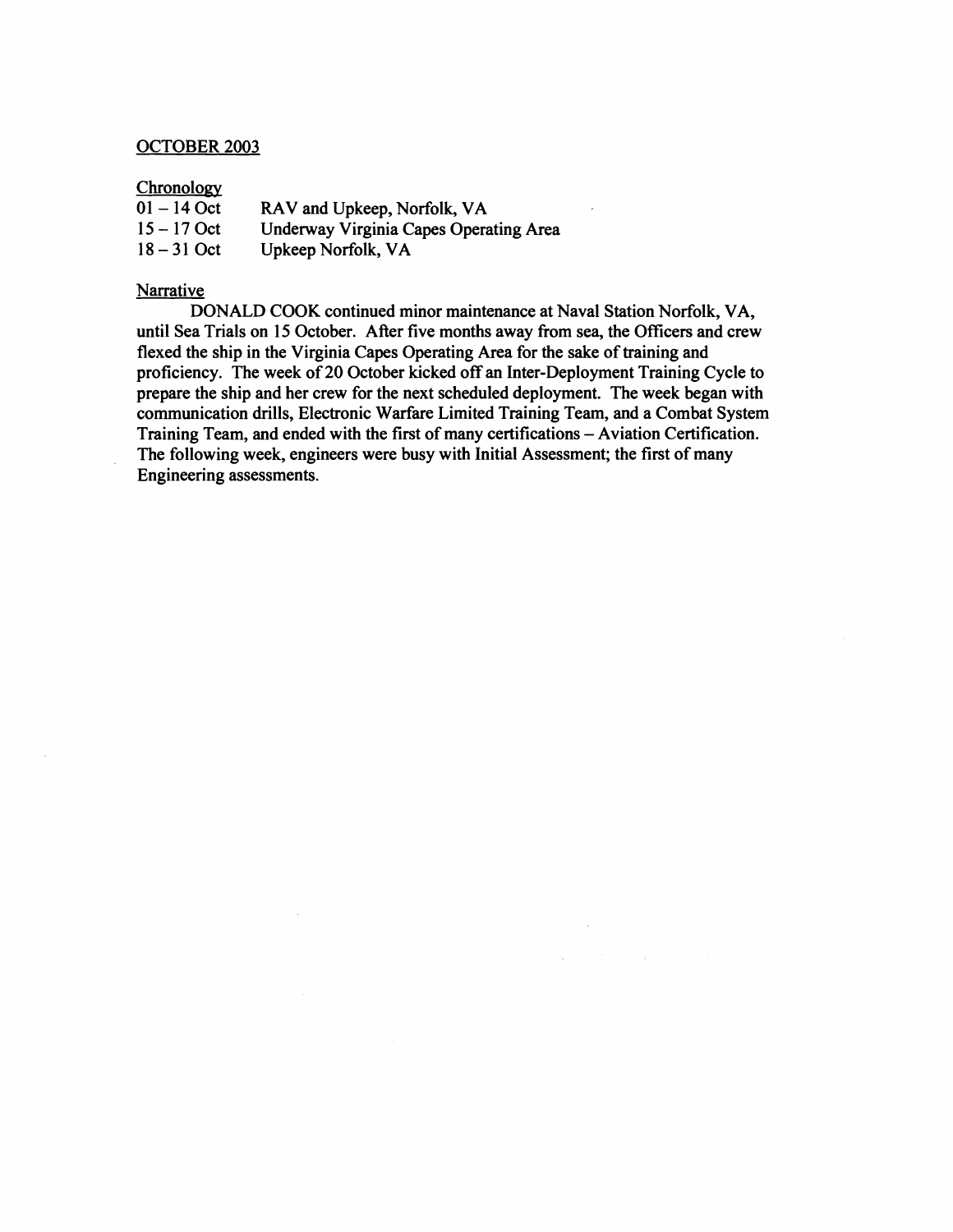#### NOVEMBER **2003**

#### Chronology

| Chronology    |                                        |
|---------------|----------------------------------------|
| $01 - 02$ Nov | Upkeep Norfolk, VA                     |
| $03 - 05$ Nov | <b>Inport Yorktown, VA</b>             |
| $06 - 09$ Nov | Underway Virginia Capes Operating Area |
| $10 - 14$ Nov | Upkeep Norfolk, VA                     |
| $15 - 19$ Nov | Underway Virginia Capes Operating Area |
| $20 - 30$ Nov | Upkeep Norfolk, VA                     |
|               |                                        |

#### **Narrative**

DONALD COOK returned to Naval Weapons Station, Yorktown, VA, for a selfdefense onload. On **5** November, the ship left Yorktown and returned to sea for electronic testing and calibration and in house training. The following week, DONALD COOK began a Training Cycle milestone inport, CART II, and returned to the Virginia Capes Operating Area. Upon returning to Naval Station Norfolk, VA, the Supply Department successfully completed Supply Management Inspection. With Thanksgiving around the comer, the Oficers and crew focused on more Communication drills and Anti-Terrorism Force Protection 111, a certification of DONALD COOK'S vigilant inport watchstanders.